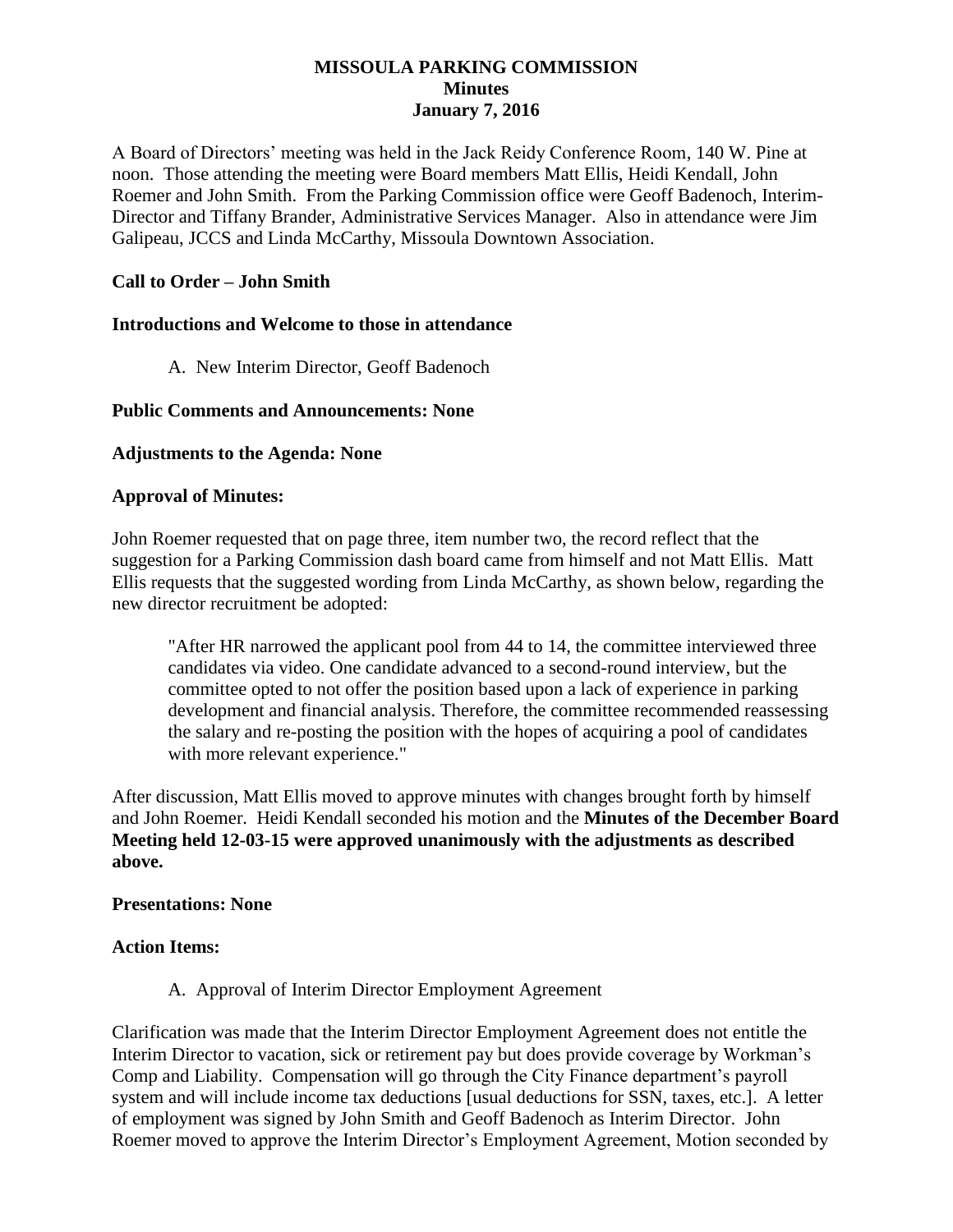Matt Ellis. **The Board voted unanimously to approve the Interim Director's Employment Agreement.**

# **Non-Action Items:**

# **A. New Business**

1. Open Board Position – The Board discussed that there is currently one open Board position and they would like to get it filled. Matt Ellis and Heidi Kendall will speak with one candidate that they have in mind. If that candidate is unavailable Heidi Kendall and John Smith will volunteer to set up a meeting to speak with Mayor Engen about the recruitment of a fifth board member.

# **B. Old Business**

1. Meter Modernization Project update with reports – Tiffany Brander

After a review of the Digital Iris program the Board members requested access to the program as well as the possibility of an addition of an Iris spreadsheet to the suggested Parking Commission Board of Directors Dashboard. **MPC Staff were directed to create a profile that allows viewing access only.**

2. Meagher Bar & right-of-way encroachment application review

Geoff Badenoch stated that at this point there is nothing for the Parking Commission to do. If Meagher Bar does submit anything it will have to be reviewed through City Council [process] and not through other administrative venues.

- 3. Interim Director None
- 4. Permanent Director Recruitment Update John Roemer, Heidi Kendall

Matt Ellis states that it would be beneficial to have the same people who did the first round of interviews do the second interviews. With that suggestion, John Roemer wanted to express a concern with his availability at the second round of interviews due to previously prescheduled events.

# **Financial Statement**

Jim Galipeau gave the Board a brief update on the November financial statement. He informed The Board that November expenses were quite low and anticipates that December expenses will be higher due to for administrative services [such as payroll, legal, and HR] went up approximately 5%. Heidi Kendall suggested that someone from the City come in to explain to the Board what all is included in the City Services contract and how the annual amount is calculated.

# **Interim Director's Report**

- A. General items of interest
- B. Next Meeting Date

Next Meeting is scheduled for Thursday, February 4, 2016 (Jack Reidy Conference Room)